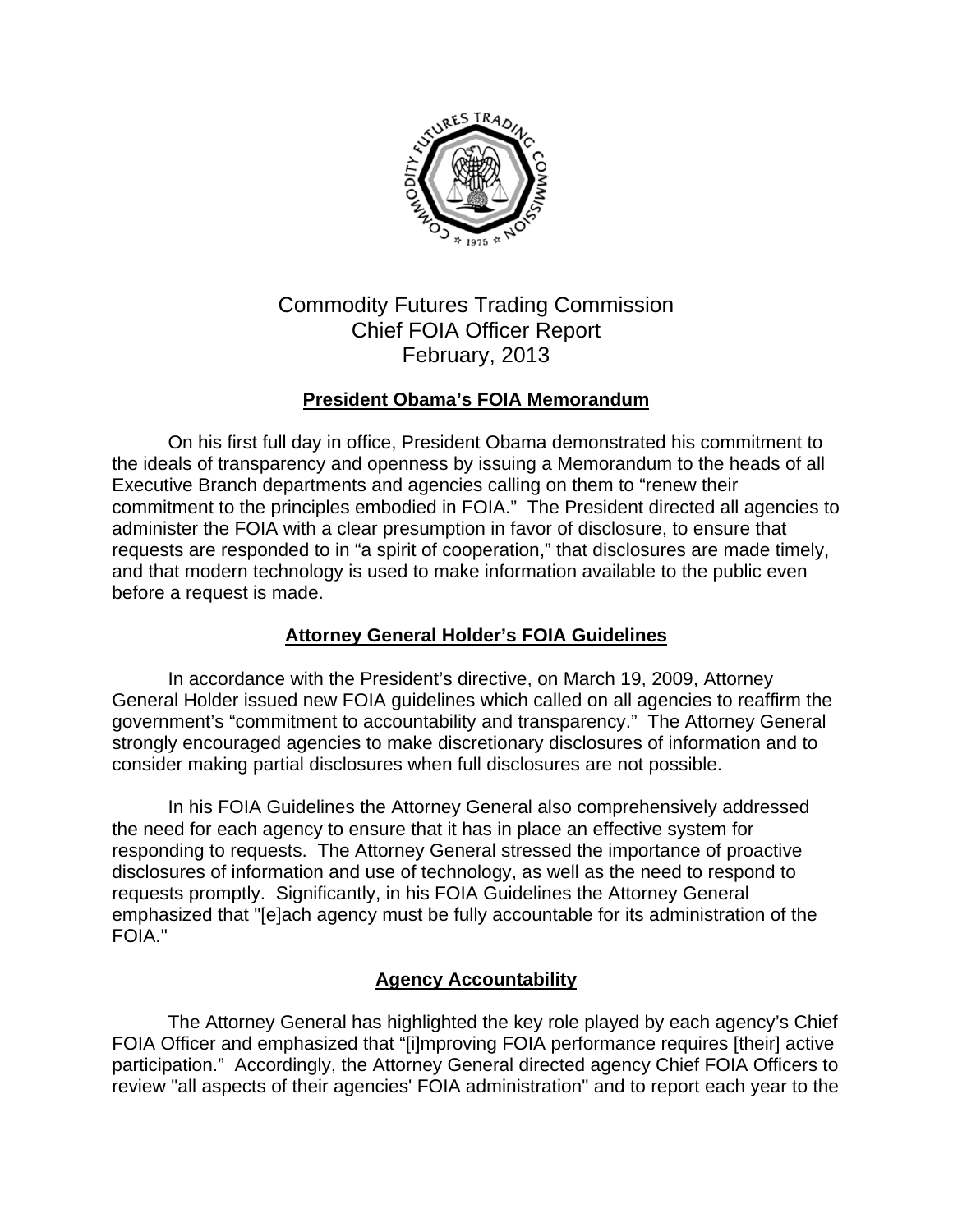Department of Justice on the steps taken "to improve FOIA operations and facilitate information disclosure."

## **I. Steps Taken to Apply the Presumption of Openness**

Describe the steps your agency has taken to ensure that the presumption of openness is being applied to all decisions involving the FOIA.

- 1. FOIA Training. The FOIA Office has provided small group trainings to several divisions within the CFTC. The office has begun preparing materials for a broader training program that will begin in 2013. Two of our FOIA professionals attended the Department of Justice's training seminar.
- 2. Discretionary releases of otherwise exempt information. The agency completed rolling production of documents responsive to multiple media request for documents involving ongoing investigations. The agency released hundreds of pages of internal documents in the matters, which would otherwise fall under FOIA Exemption 5 and 7(A). The materials released primarily consisted of email communications (both internal and with other regulators) discussing ongoing investigations.
- 3. Review process to determine whether discretionary releases are possible. The FOIA Office routinely advises program offices that exemptions 5 and 7 must be applied selectively and not automatically. The Office has changed its procedures and the FOIA Office makes initial determinations regarding discretionary releases. The program office has the opportunity to provide written objections to the discretionary release recommendation; however, the final determination is made by Office of General Counsel attorneys, which may include participation by the General Counsel.
- 4. Other initiatives to insure openness.
- As was the case last year, the CFTC's most significant openness initiatives relate to rulemakings undertaken pursuant to the Dodd-Frank Wall Street Reform and Consumer Protection Act, Pub. L. 111-203, 124 Stat. 1376 (2010) ("Dodd-Frank Act"). The Dodd-Frank Act, which substantially overhauled derivatives regulation, requires the CFTC to promulgate more than 30 new rules. Given the interest in and impact of these rulemakings, the CFTC adopted a transparency policy regarding meetings with outside organizations, which is prominently posted on the Commission's website. Pursuant to the policy, all meetings are listed, together with the topics of the meetings, attendees and any materials presented to the CFTC can be found here.
- In addition, the CFTC has held public roundtables on major industry issues during the reporting period. Conference call access is provided.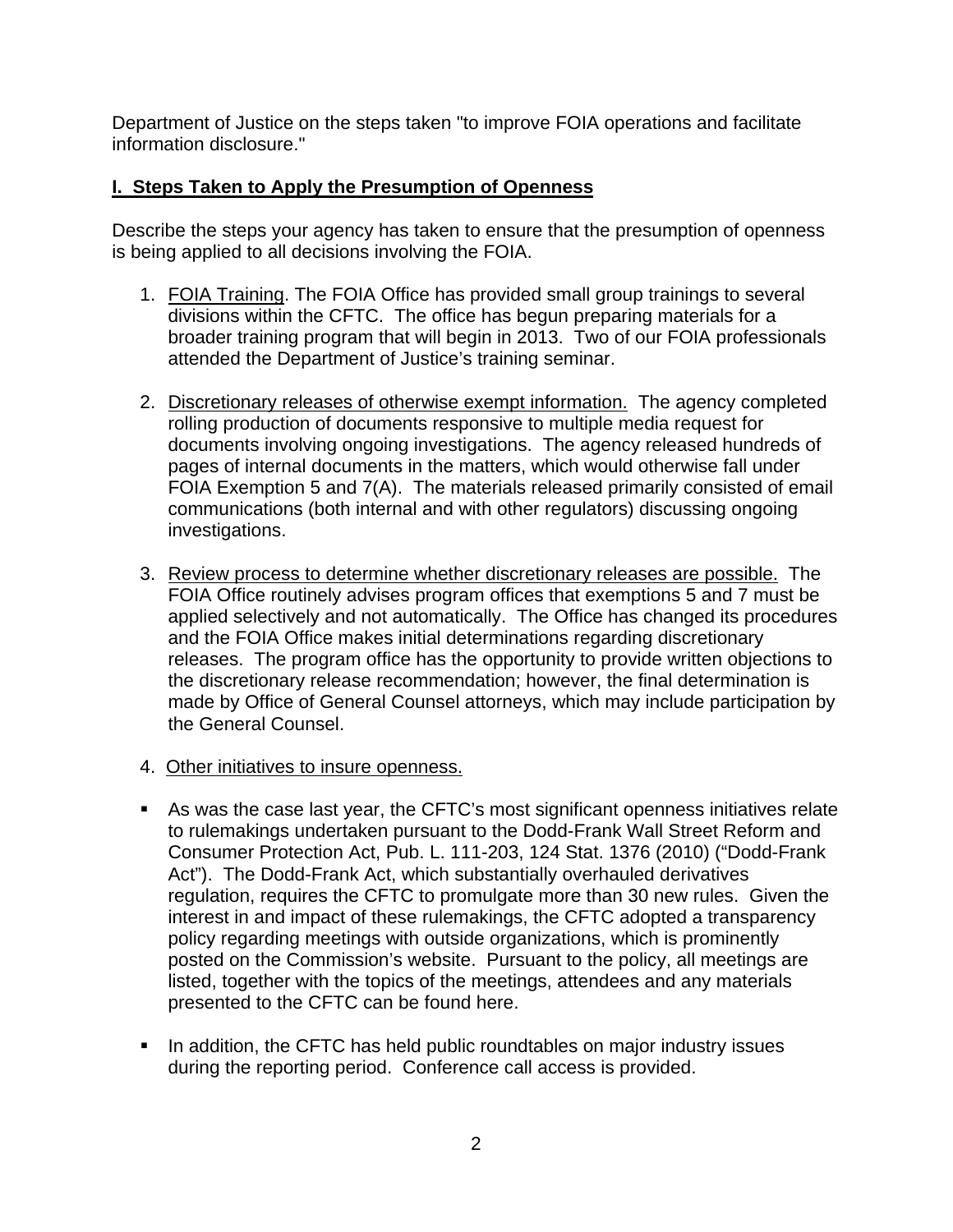- The CFTC also continues to make available widely watched market data, especially Commitments of Traders (COT) reports, which continue to account for about half of all hits to the CFTC's website.
- The agency has established a new Open Government group to review and assess whether there are other opportunities for more proactive disclosures.

# **II. Steps Taken to Ensure an Effective System for Responding to Requests**

1. IT Support for the FOIA program. The FOIA program continues to work closely with the CFTC's e-Law team. In particular, two IT staff members work on e-Discovery and FOIA matters on a dedicated basis. This year, the FOIA Office used IT support to collect more documents through backend forensic searches to assure a thorough FOIAcompliant search. The FOIA staff has worked closely with IT staff to test and deploy a new collection and review platform that has expanded capabilities and will speed review processing time when fully deployed later this year.

2. Interaction with Open Government Team. The agency's lead FOIA attorney leads the agency's internal Open Government group and is working with members of that group to identify areas for proactive disclosure.

3. Steps take to assure adequate staffing. Working with the Chairman's office to ensure adequate staffing, the CFTC hired a new FOIA specialist attorney (who began in October) and a contract paralegal (who began in July). Also, as described above, the FOIA program is assisted by the e-Law IT team.

4. Other steps undertaken to assure that the FOIA system operates efficiently and effectively. As mentioned above, the FOIA office has worked closely with the IT staff to test and deploy a new document review platform. The new tool has built-in efficiencies (de-duplication, indexing, and tagging) that should streamline review when fully deployed. Following an assessment of the FOIA Operations, staff in the FOIA Office have worked with program staff to identify more efficient means of conducting searches, including electronic collection, and continue to streamline this process. The agency anticipates preparing guidelines for consistent implementation by the end of 2013.

#### **III. Steps Taken to Increase Proactive Disclosures**

1. Material posted to the agency website. As was the case last year, the most significant proactive disclosures to the agency website have been made in connection with the Dodd-Frank rulemakings. Links to these are provided on the CFTC's homepage. Pursuant to its transparency policy, the Commission continues to list all meetings with outside stakeholders. The Commission also has posted a list of rulemakings and interpretations it anticipates considering in 2013. Videos added to the Commission's YouTube page include public roundtables, Federal Advisory Commission meetings and media interviews.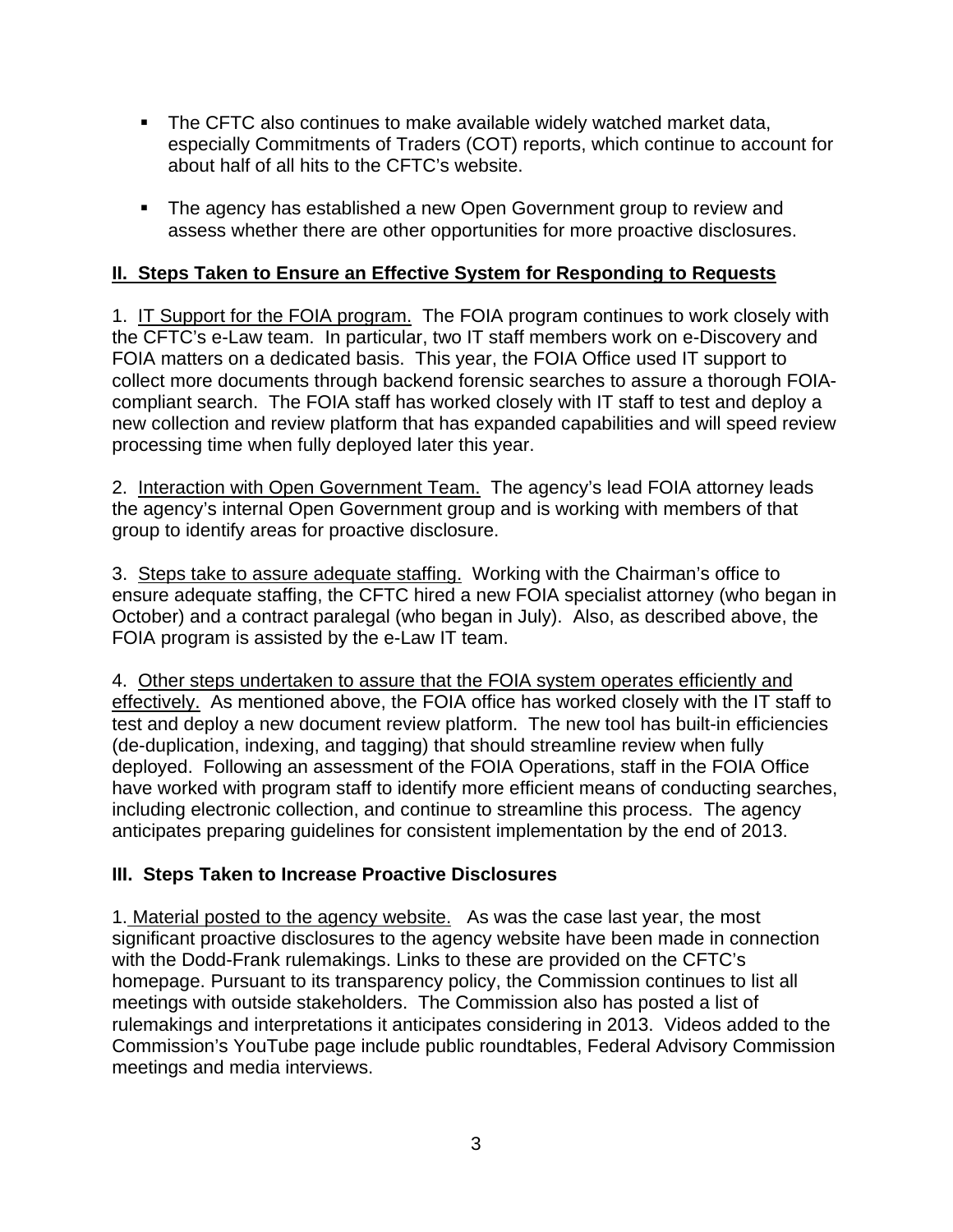#### 2. Other steps taken to make information more useful to the public.

The CFTC most recently upgraded its website in 2010 to improve the presentation and readability of information throughout cftc.gov. The upgrades enhanced the homepage to feature easy access to important information and events at the CFTC; improved site navigation and implemented dynamic dropdown menus for primary and secondary navigation; and provided greater transparency with the implementation of Web pages dedicated to transparency. The CFTC continues to refine its website. Visitors frequently receive automatic prompts to give feedback.

Frequently requested information may be placed on the website. The agency's internal Open government team is working with program offices to ensure that all material appropriate for disclosure is posted on the agency's website

3. Examples of improvements. The CFTC added information on the Whistleblower program that clearly describes the process and enables for efficient filing of Whistleblower complaints. The same pages provides explanatory material for all types of complaints consumers can file with the CFTC and links to easily submit complaints.

The website includes the "CFTC Glossary," which is intended to assist the public in understanding specialized words and phrases used in the futures industry since many of these terms are not found in standard reference works. The Glossary includes a link that allows readers to email the CFTC if they cannot find the term they are looking for.

4. Other steps taken to increase proactive disclosure. The CFTC's program offices routinely provide updated market data, industry filings and information about new regulatory developments. For instance, the Dodd-Frank Act created new entities, Swap Data Repositories ("SDRs"), to provide a central facility for swap data reporting and recordkeeping. The Commission's website includes a page on these entities, including FAQs and instructions on how to apply for SDR status. The Open government team is working with program offices to ensure that all material appropriate for disclosure is posted on the agency's website.

#### **IV. Steps Taken to Greater Utilize Technology**

#### *Electronic receipt of FOIA requests*

1. Can FOIA requests be made electronically? Yes, more than 90 percent of requests are received electronically.

2. Decentralization. Not applicable. Requests are process on a centralized basis.

#### *Online tracking of FOIA requests*

3. Can a requester track the status of a request electronically? No.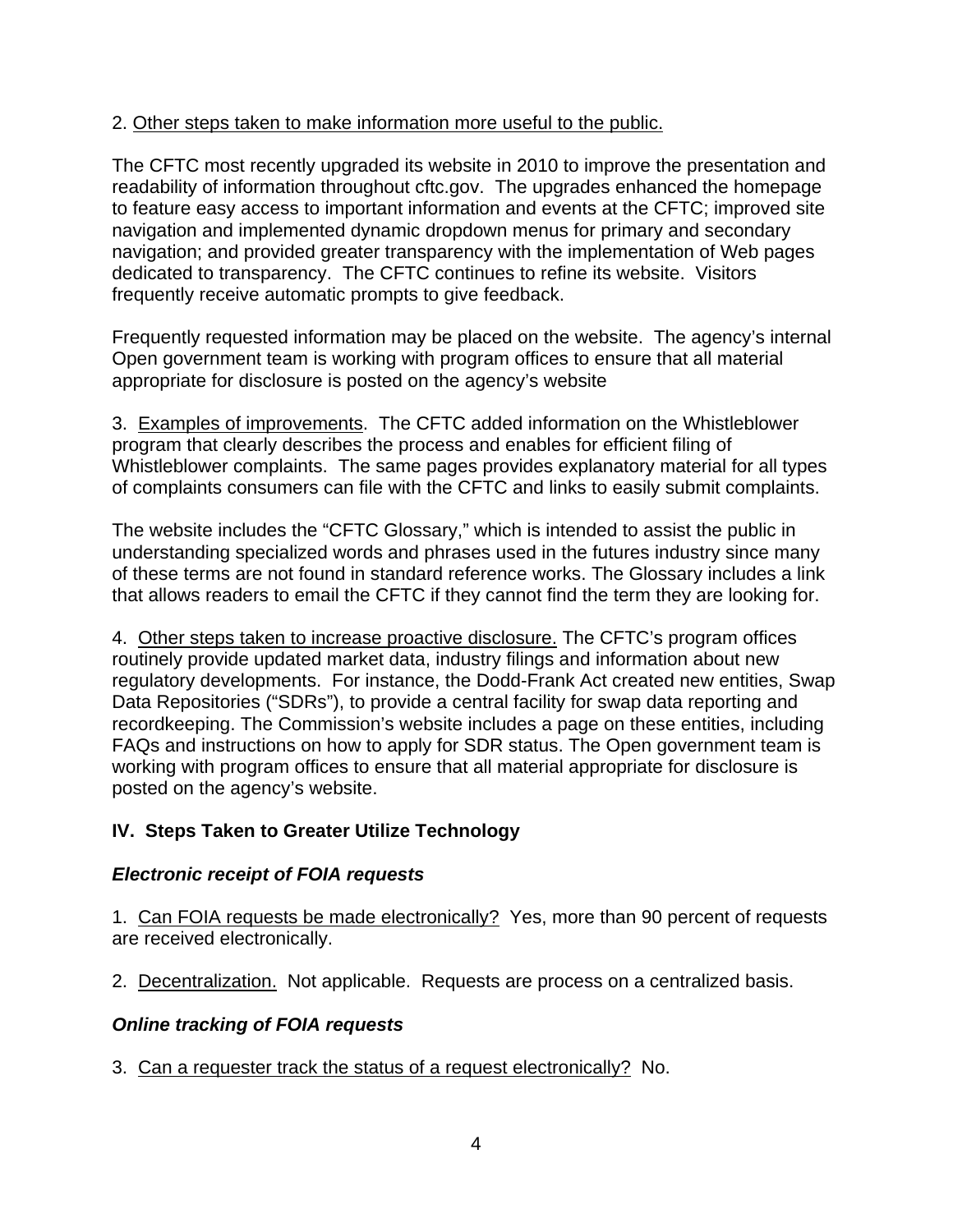4. Is the CFTC taking steps to establish this capability? The agency is exploring options for this capability.

## *Use of technology to facilitate processing of requests:*

5. Is the agency taking steps to utilize more advanced technology. Last year, the FOIA program began using electronic search and collection for a limited number of FOIA requests. The office worked closely with our IT staff and eDiscovery counsel to develop a protocol for efficient and thorough electronic search and collection of documents and. This year, the FOIA staff tested and began deploying a new review platform that has increased capabilities including de-duplication and clustering that should decrease review times and increase efficiency.

#### **V. Steps Taken to Improve Timeliness in Responding to Requests and Reduce Backlogs**

#### 1. FOIA request response times

- a. Does the agency use a separate track for simple requests? Yes, the CFTC classifies requests by simple and complex.
- b. Was the average number of days to process simple requests in FY2012 20 days or fewer? No. The average processing length was 46 days. The median processing length was 18 days.

#### 2. Backlogged Requests/Appeals

- a. Did the FY2012 backlog decrease compared to FY2011? No. The agency had 41 matters backlogged as of the end of FY 2012, an increase of five matters backlogged as of the end of FY 2011.
- b. Did the backlog of FY2012 administrative appeals increase compared to FY2011? No. The agency had five backlogged administrative appeal at the end of FY2012 and two at the end of FY2011, an increase of three matters backlogged.
- c. In FY2012, did the agency close the ten oldest requests pending at the end of FY2010? No. The agency closed 8 of its 10 oldest such requests.
- d. In FY 2012, did the agency close the ten oldest administrative appeals that were pending as of the end of FY 2011? Yes.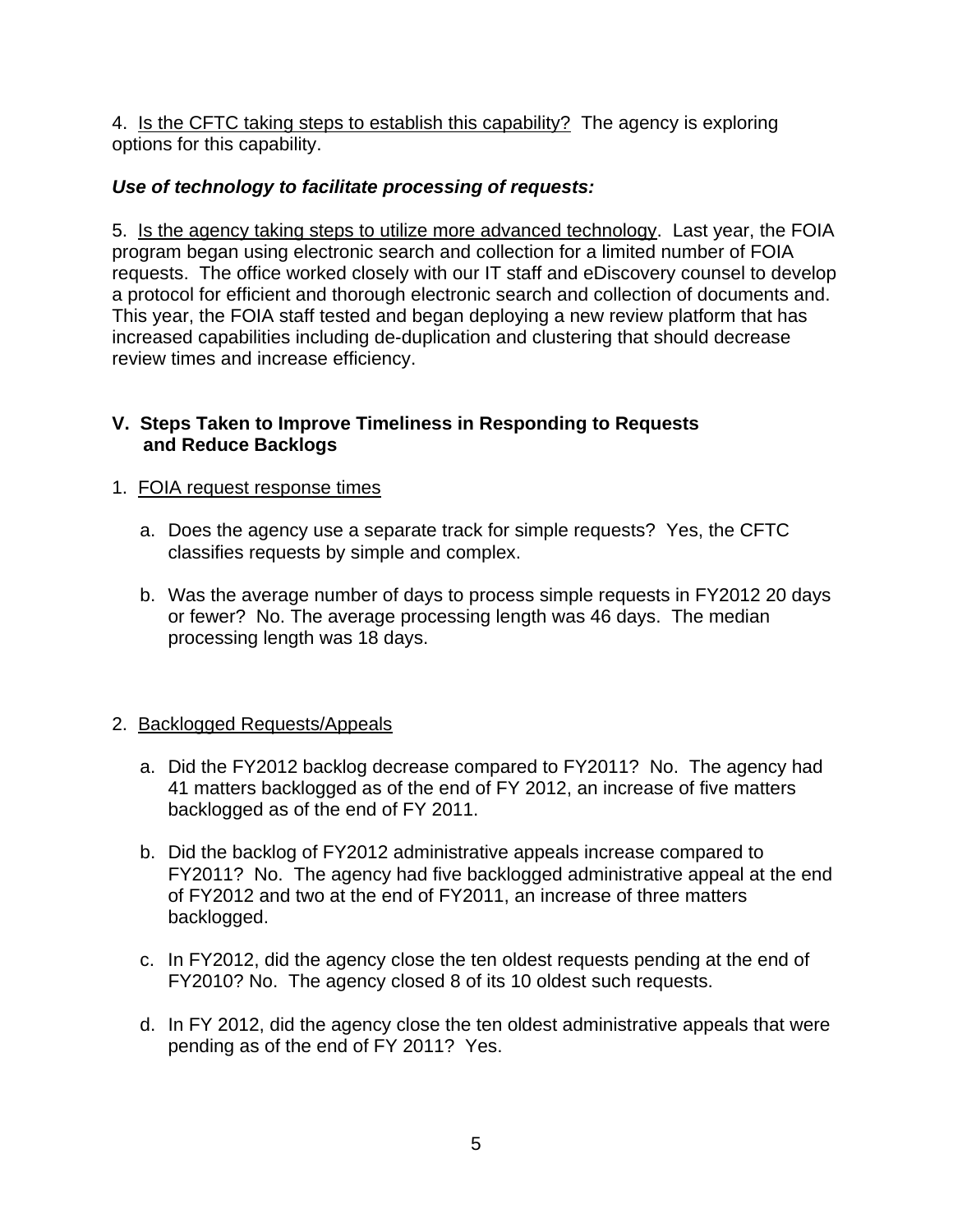3. If any questions were answered "no," describe why that occurred.

#### Request backlog

- a. The increased backlog in FY 2012 resulted from an increase in the number of incoming requests. There were 145 new requests in FY 2011 compared to 170 new requests in FY2012.
- b. The backlog increased as a result of a change in staff. The FOIA office had been staffed primarily with employees who had part-time responsibility for FOIA and insufficient expertise. The new FOIA attorney brought on contract paralegals for assistance and at the end of FY 2012 the agency hired a new junior attorney to review FOIA requests. As mentioned above, the agency has deployed a new review platform and the FOIA office took some months to test and work on deploying the platform. We have begun to reap the benefits of efficiency and thoroughness benefits of electronic search and review, but there was a learning curve where things did not operate as efficiently as we anticipate going forward. We anticipate that these changes will help decrease the agency's backlog.
- c. Administrative Appeal backlog

The lack of a reduction is attributed to the press of competing assignments connected to the Dodd-Frank rulemakings as well as an increase in the number and complexity of appeals.

4. OIP has issued guidance encouraging agencies to make interim releases whenever they are working on requests that involve a voluminous amount of material or require searches in multiple locations. By providing rolling releases to requesters agencies facilitate access to the requested information. If your agency had a backlog in Fiscal Year 2012, please provide an estimate of the number of cases in the backlog where a substantive, interim response was provided during the fiscal year, even though the request was not finally closed.

The CFTC did not make substantive, interim responses in backlogged cases in Fiscal Year 2012.

#### **Use of FOIA's Law Enforcement "Exclusions"**

The agency did not invoke an exclusion.

#### **Spotlight on Success**

Our pre-eminent success story deployment of our new review tool for processing FOIA requests. The tool has increased capabilities that allows for de-duplication, clustering